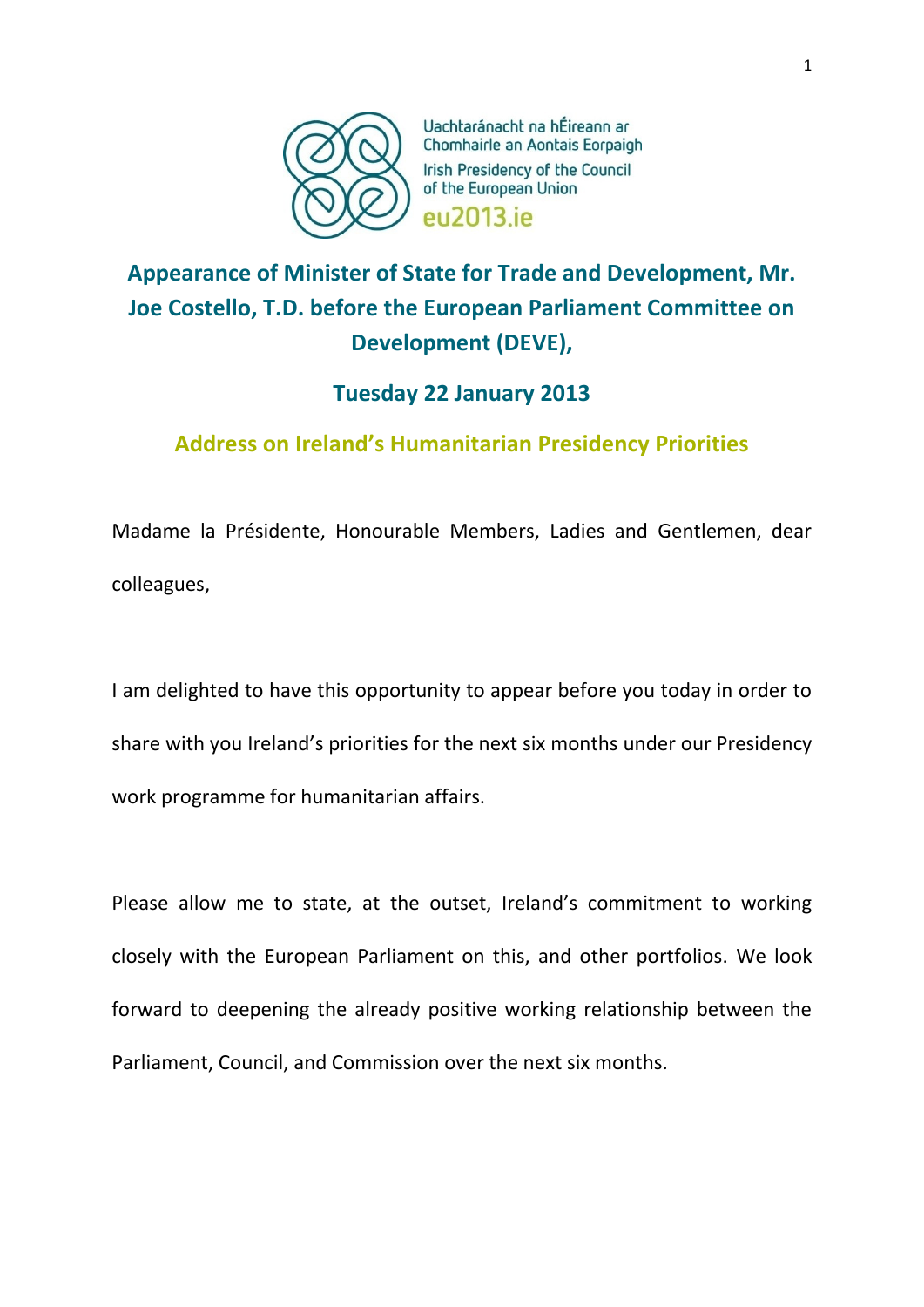As you know, Ireland has long prioritised our programme of humanitarian assistance as a bilateral donor - a programme which we are proud to maintain, notwithstanding the economic challenges with which we, along with fellow Member States, are currently faced.

As a country, we are equally proud of the leadership and generosity of the European Union – both the European Commission (through DG ECHO) as well as Member States – in providing ongoing life-saving humanitarian assistance to those communities, countries and regions around the world who are most in need.

The aim of the Union's humanitarian action is to provide assistance, relief and protection for people who are victims of natural or man-made disasters in third countries. Today, the European Union as a whole is the world's biggest humanitarian aid donor and a key international actor in providing disaster relief. Taken together, the Union and its Member States represent some 45% of the global funding for humanitarian aid.

The EU's humanitarian aid is provided primarily through the funding of partner organisations. Currently, these include some 200 partners comprising the UN,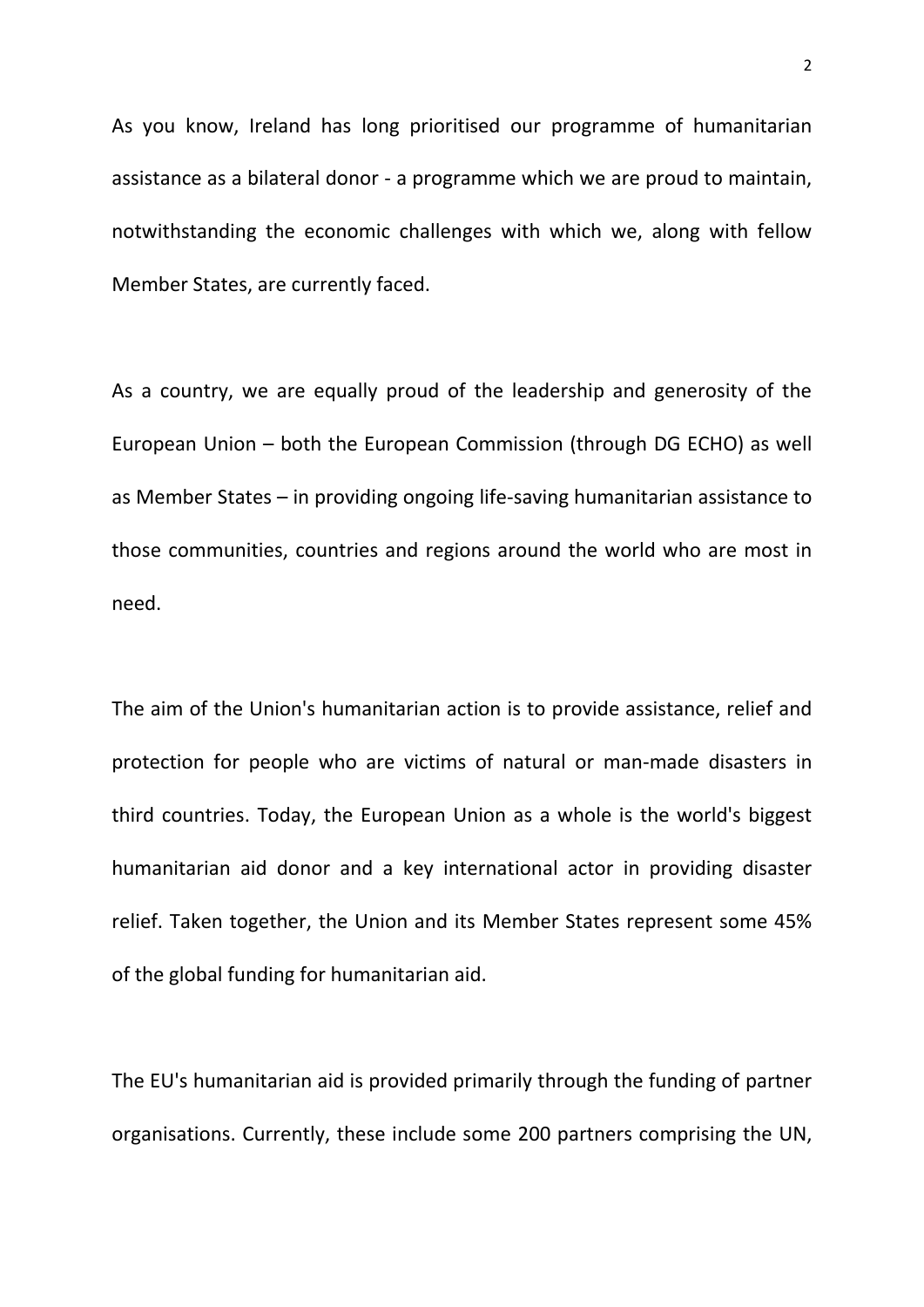Red Cross/Red Crescent Movement, as well as NGOs and some Member States' specialised agencies. In 2011, humanitarian aid provided by the Commission totalled €1.15 billion and reached some 117 million people in 91 countries. Aan estimated 42 % of this funding was spent on 'protracted crises'. In the last five years an average of €1 billion has been provided annually, helping nearly 150 million of the world's most vulnerable people.

The Union's humanitarian action is strongly supported by its citizens. A recent Eurobarometer survey shows that public support for EU humanitarian aid has increased again, with 88% Europeans supporting the EU's funding of humanitarian aid in spite of the economic crisis and associated pressure on public finances.

It is clear that much good work is being done and many lives are being saved. Nonetheless, we must always challenge ourselves to achieve more; to deliver our assistance more effectively; to ensure that our assistance is delivered in a targeted and principled manner; and to ensure that we are fully accountable, both to our own citizens and to the vulnerable populations we seek to serve.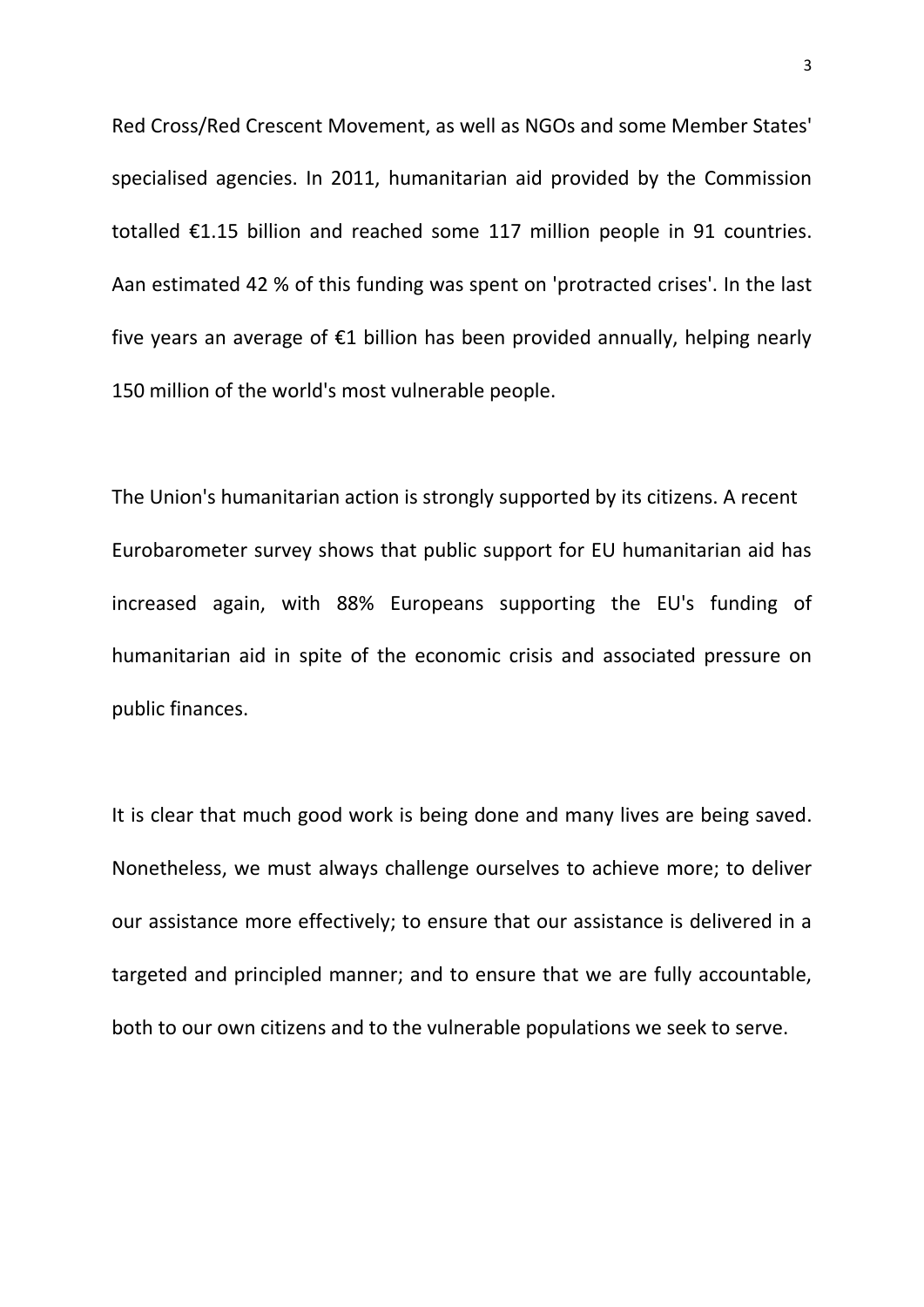It is in this context that I would like to present to you today the main elements of Ireland's Presidency Work Programme. I would also like to take some time to touch upon some of the most pressing humanitarian challenges with which we are currently faced, including Mali, Syria and its neighbouring countries and the Democratic Republic of Congo.

### **Work Programme**

In introducing Ireland's Presidency Work Programme, I would like first to congratulate the previous Presidency Trio *(Poland, Denmark, Cyprus)* for their significant achievements. We will seek, over the next six months, to build upon the solid foundations that they have laid and to bring forward the ongoing dossiers with which they have so ably dealt, while at the same time working with the incoming Trio (which also includes Lithuania and Greece) to create further positive momentum.

In particular, the Irish Presidency will aim to deliver on four key priority action areas:

### 1. Enhanced coordination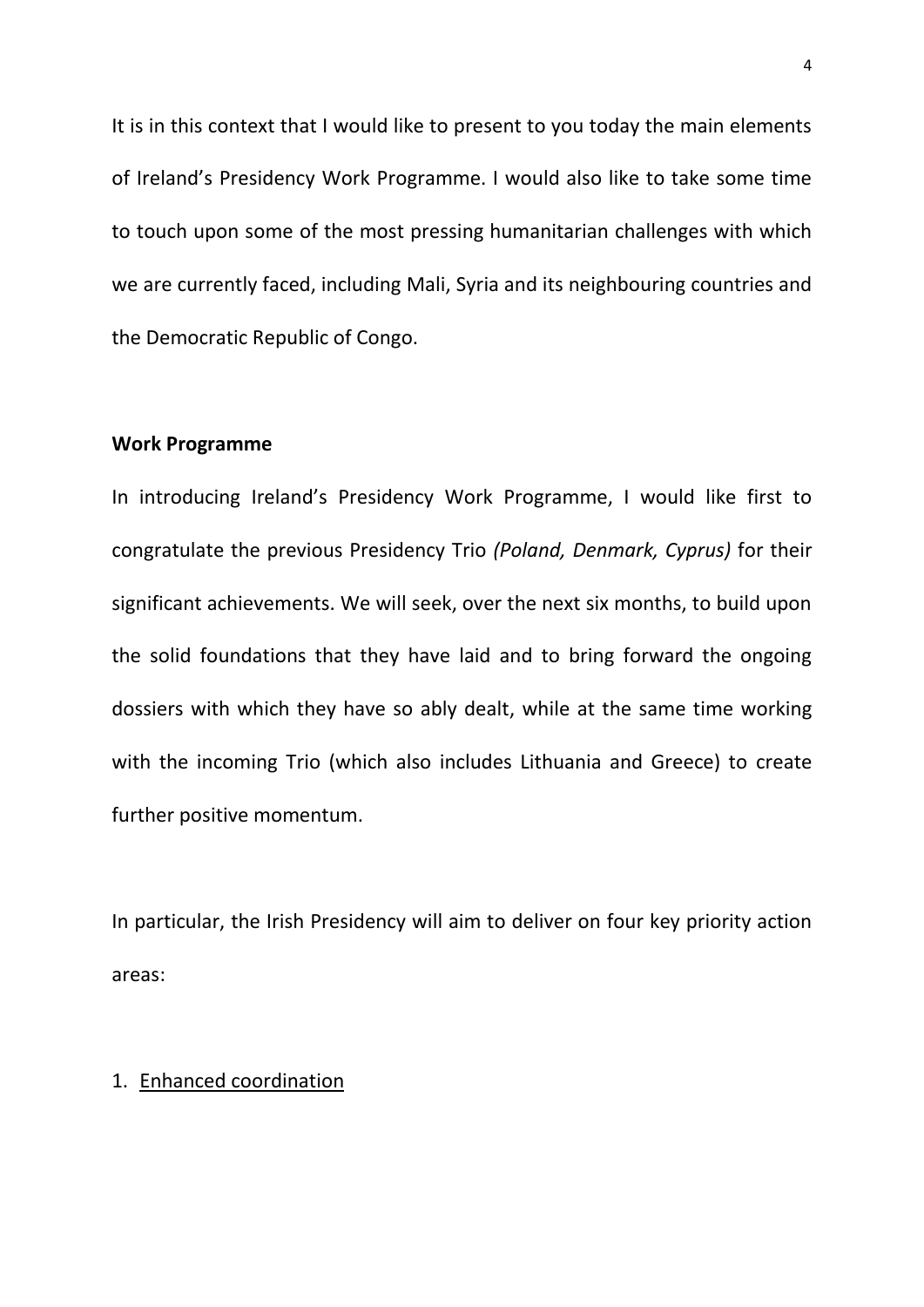Our first major priority will be to ensure that EU humanitarian assistance is delivered in as effective and timely manner as possible.

Ireland will support efforts to enhance coordination between the EU and its Members States in relation to the EU's ongoing humanitarian response to complex, man-made emergencies and to natural disasters worldwide.

Whilst our attention is, inevitably and justifiably, drawn to crisis situations which command international media attention, the Irish Presidency will seek to ensure a clear and continued focus on the world's forgotten, complex and protracted emergencies.

We will seek to step up efforts to improve the effectiveness and coherence of the EU's humanitarian assistance. This will involve coordination and information sharing; operational discussions; interaction with relevant external humanitarian actors; and a coordinated response, where appropriate, to other key humanitarian decision-making fora.

We will support the ongoing efforts at UN level under the leadership of the Emergency Relief Coordinator, Valerie Amos, to strengthen and reform the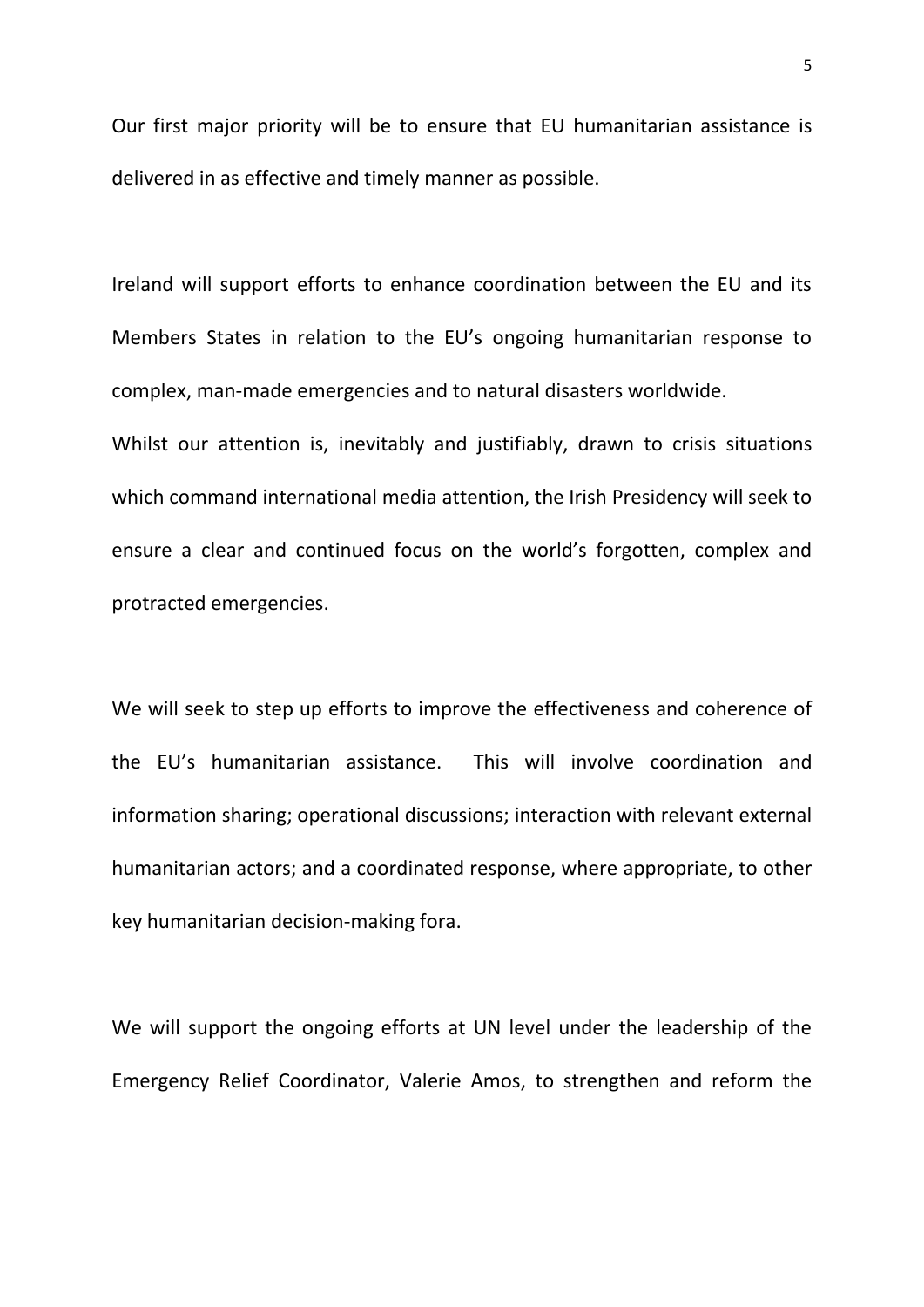overall international humanitarian relief effort through the Transformative Agenda.

#### 2. Linking Relief, Recovery and Development

A second major priority of the Irish Presidency will be to promote better linkages between humanitarian relief, recovery and longer-term development. I know that this is also an area of work which has long been championed by members of this committee.

The chronic nature of poverty and vulnerability, and the increasing frequency and severity of natural and man-made disasters in recent years, points to the need to ensure a coherent, joined-up approach on the part of both humanitarian and development actors.

We believe that it is essential to forge stronger links between the EU's development and humanitarian policies and programmes, notably through an increased focus on building the resilience of vulnerable individuals, families, communities, nations and regions.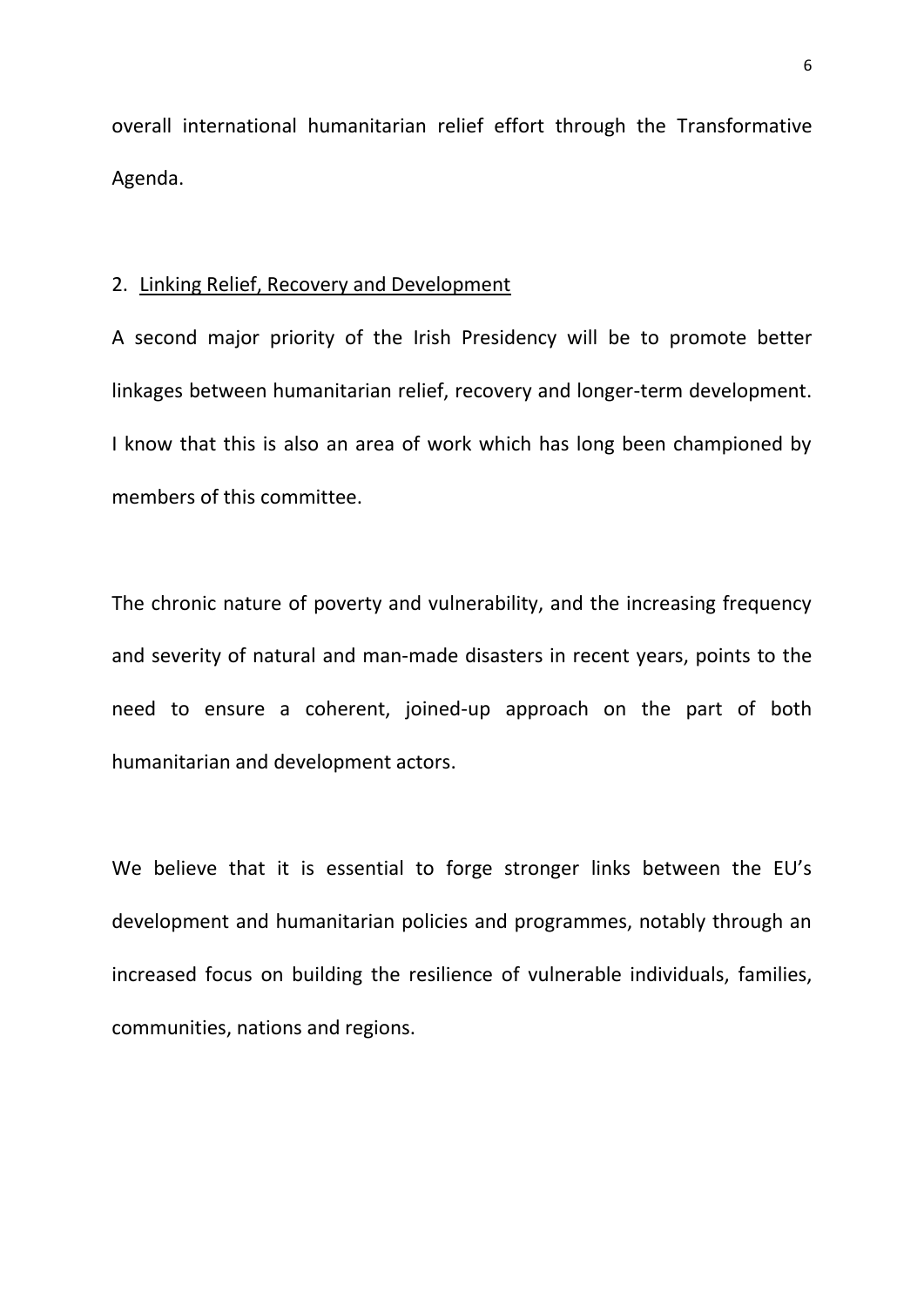An important element will be actions to anticipate, prevent, and prepare for disasters that will enhance the protection of individuals and their communities from the effects of natural and man-made disasters, and will improve the resilience of countries and regions to the increasing threats of such events.

Much work has already taken place on resilience, including the establishment last year of the AGIR initiative to address, in a durable and sustainable manner, the recurrent food crises in the Sahel.

Similarly, the SHARE initiative for the Horn of Africa aims to improve the link between humanitarian and development actions, and ensure long-term engagement to enhance resilience in that region.

Ireland will draw on lessons learned from these initiatives, as well as from other lessons from the field, to explore the most effective practical application of linking relief, recovery and development, and to showcase examples of best practice in the field. We would hope that our Presidency will develop Council Conclusions which will offer tangible political expression to the EU's efforts to promote resilience, as well as offering guidance for changes that may be needed in order to put this into effect.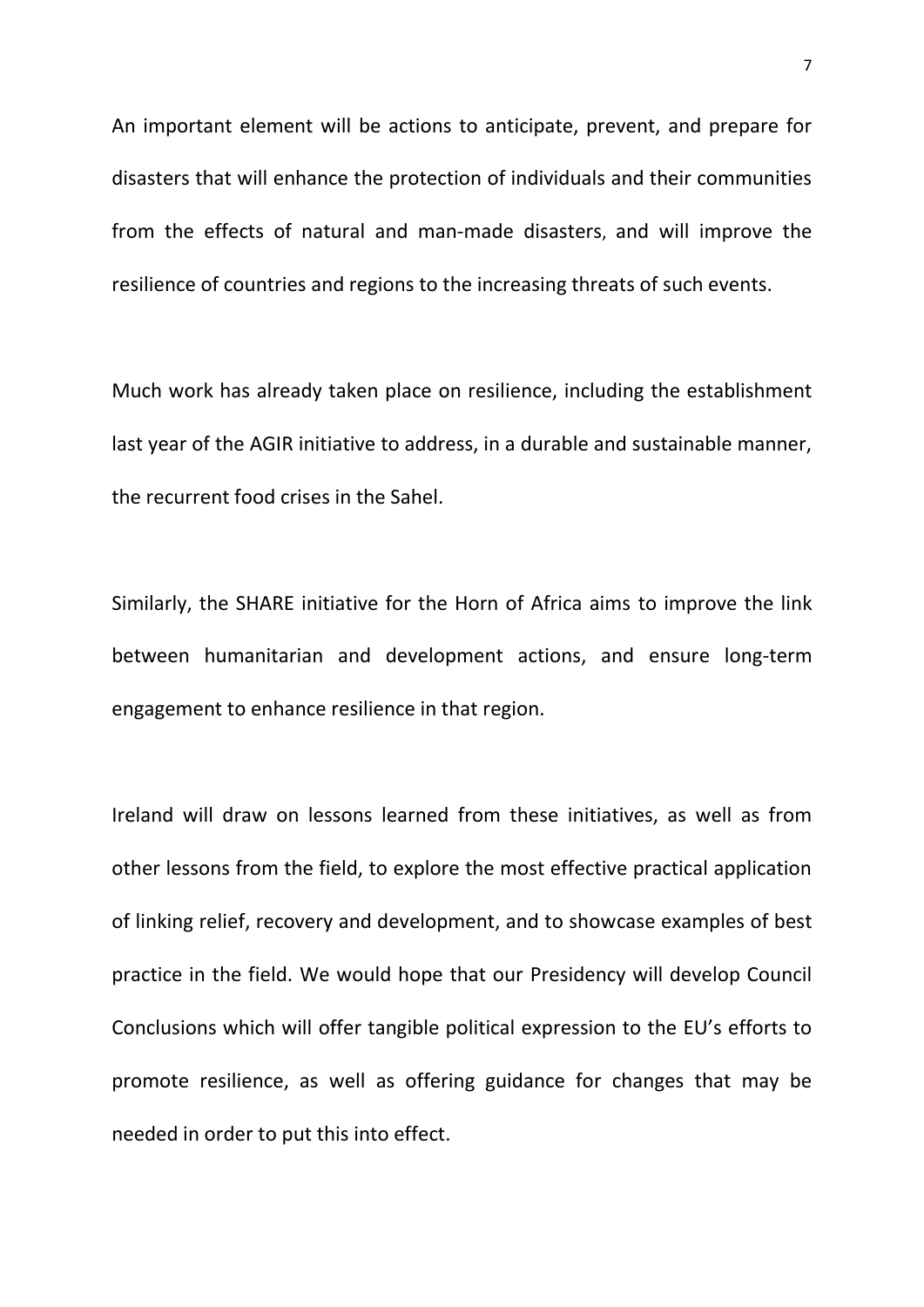### 3. EU Aid Volunteers Initiative

A third major dossier for our Presidency will, I know, be of particular interest to the European Parliament. During the course of our Presidency, we will seek to make progress on the legislative proposal to establish the EU Aid Volunteers initiative.

We believe that this initiative will provide an invaluable opportunity for enhanced citizen participation in the overall EU humanitarian effort. A well functioning, well trained Corps of professional Humanitarian Aid Volunteers should be seen as a concrete expression of the EU's solidarity with those in need.

We greatly look forward to working with the European Parliament, and in particular with Madame Michèle Striffler *(Standing Rapporteur for this proposal)* and her Shadow Rapporteurs, in order to facilitate discussions between the Council, Commission and European Parliament on this important initiative.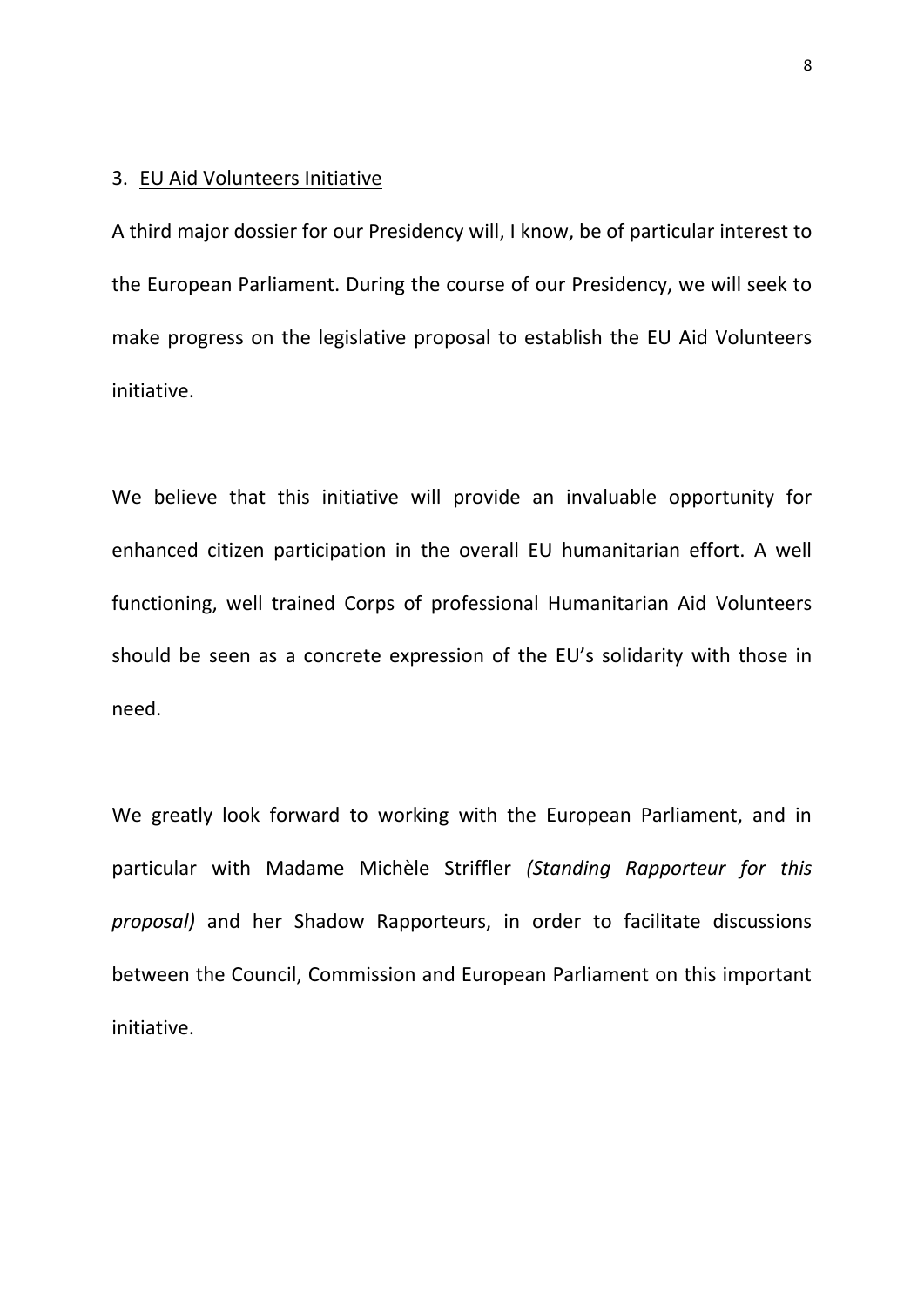Ireland considers this legislation to be a key priority within the sphere of humanitarian aid, and we will do our utmost to work closely with the Parliament, and to ensure that members are fully informed on progress. We count on your support in successfully advancing the establishment of a demand-driven EU Aid Volunteers initiative which adds value to the overall EU humanitarian effort, is cost effective, and which responds to humanitarian need.

#### 4. A principled approach to humanitarian action

Finally, Ireland will champion the humanitarian principles of humanity, impartiality, neutrality and independence. We will work to be proactive and principled, but also flexible and pragmatic, in our engagement with other actors so as to ensure that the voice of the EU, its Member States, and wider humanitarian community is heard.

We very much recognise the importance of protecting the so-called 'humanitarian space' and know from experience that those agencies and actors which are perceived as impartial to a conflict are invariably best placed to deliver aid to those who need it most.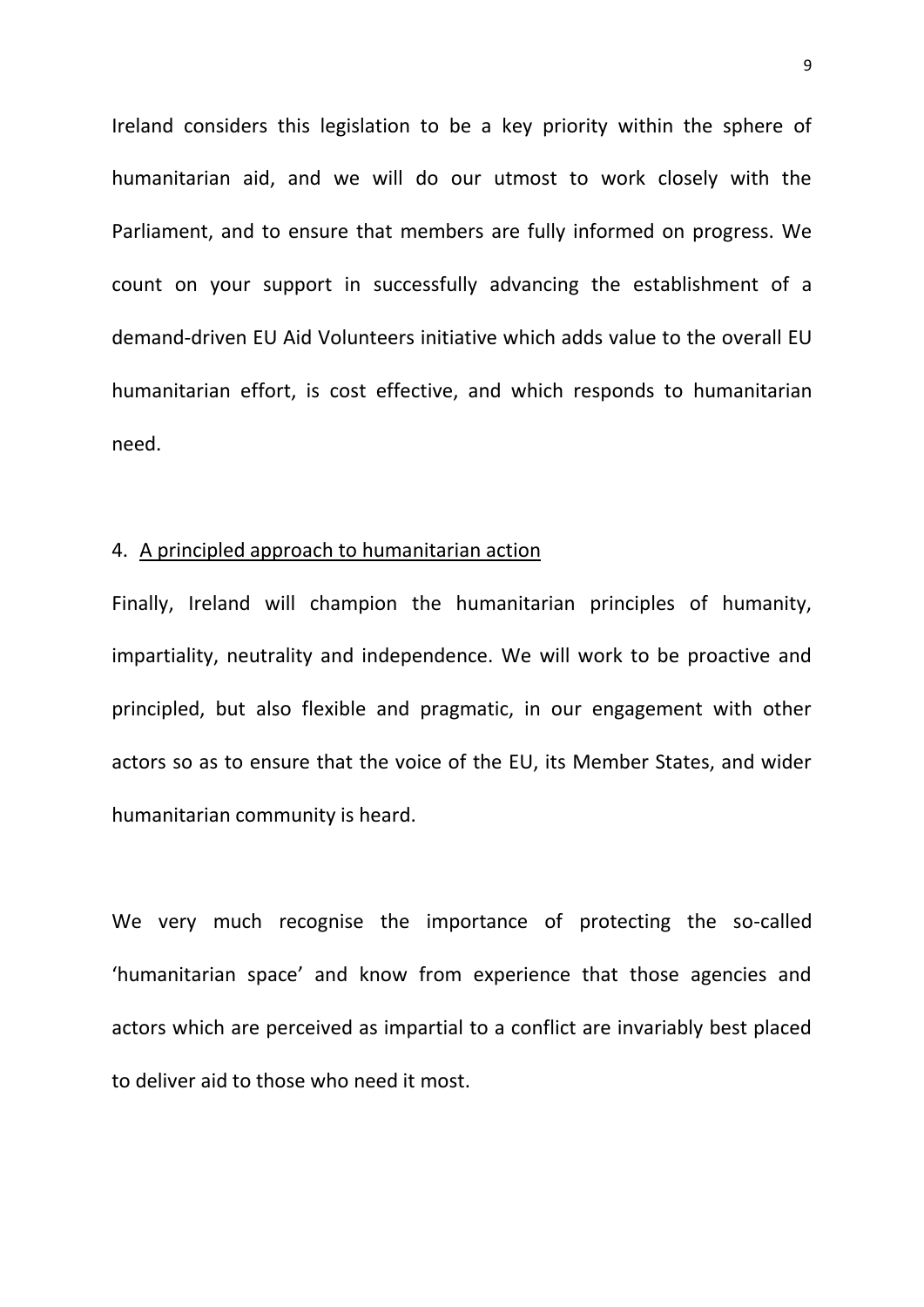Emergency humanitarian assistance is not and must not be considered to form part of the crisis management toolbox; the provision of humanitarian assistance must continue to be based on needs alone.

The European Consensus on Humanitarian Aid provides a robust set of humanitarian commitments which enshrine these fundamental principles and which are intended to ensure an appropriate, principled and effective aid response by donors across the European Union.

Under our Presidency, Ireland will promote the operational implementation of these fundamental principles guiding our work through the European Consensus on Humanitarian Aid.

#### *Crisis situations*

Before turning to any questions you may have, as an example of the type of operational activity we are likely to be supporting over the next six months, I would like to briefly touch upon three current crises situations; namely, Mali, Syria and the Democratic Republic of Congo (DRC).

#### **Mali**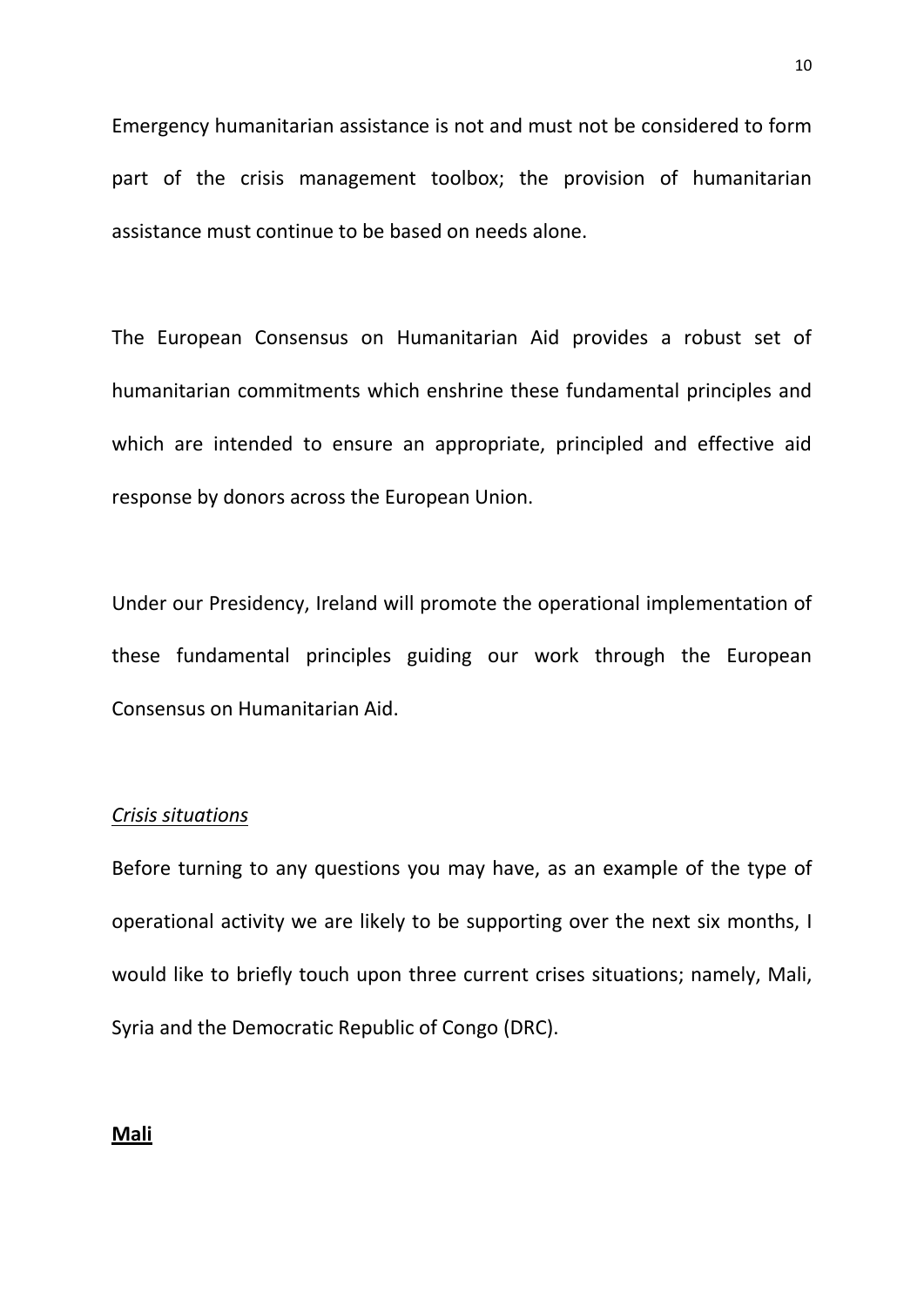Mali has been one of the countries worst affected by the wider humanitarian crisis in the Sahel. The coup d'état in March 2012 and subsequent security crisis in the northern part of the country only served to worsen an already dire situation. In 2012 aid agencies reported that almost half a million Malians were internally displaced or had sought refuge in neighbouring countries and that five million people in Mali faced food crisis, drought and insecurity.

Following the French military intervention at the request of the Bamako authorities the situation in Mali was discussed in detail at an extraordinary meeting of the Foreign Affairs Council, in Brussels on 17 January. At this meeting the EU expressed it preparedness to step up support to the efforts being made by humanitarian organisations to assist the people in need in Mali and in neighbouring countries.

The precise impact of recent developments on the humanitarian situation are unclear but population displacements have been reported by humanitarian agencies on the ground, adding to the first wave of displacements from the region that started in April 2012.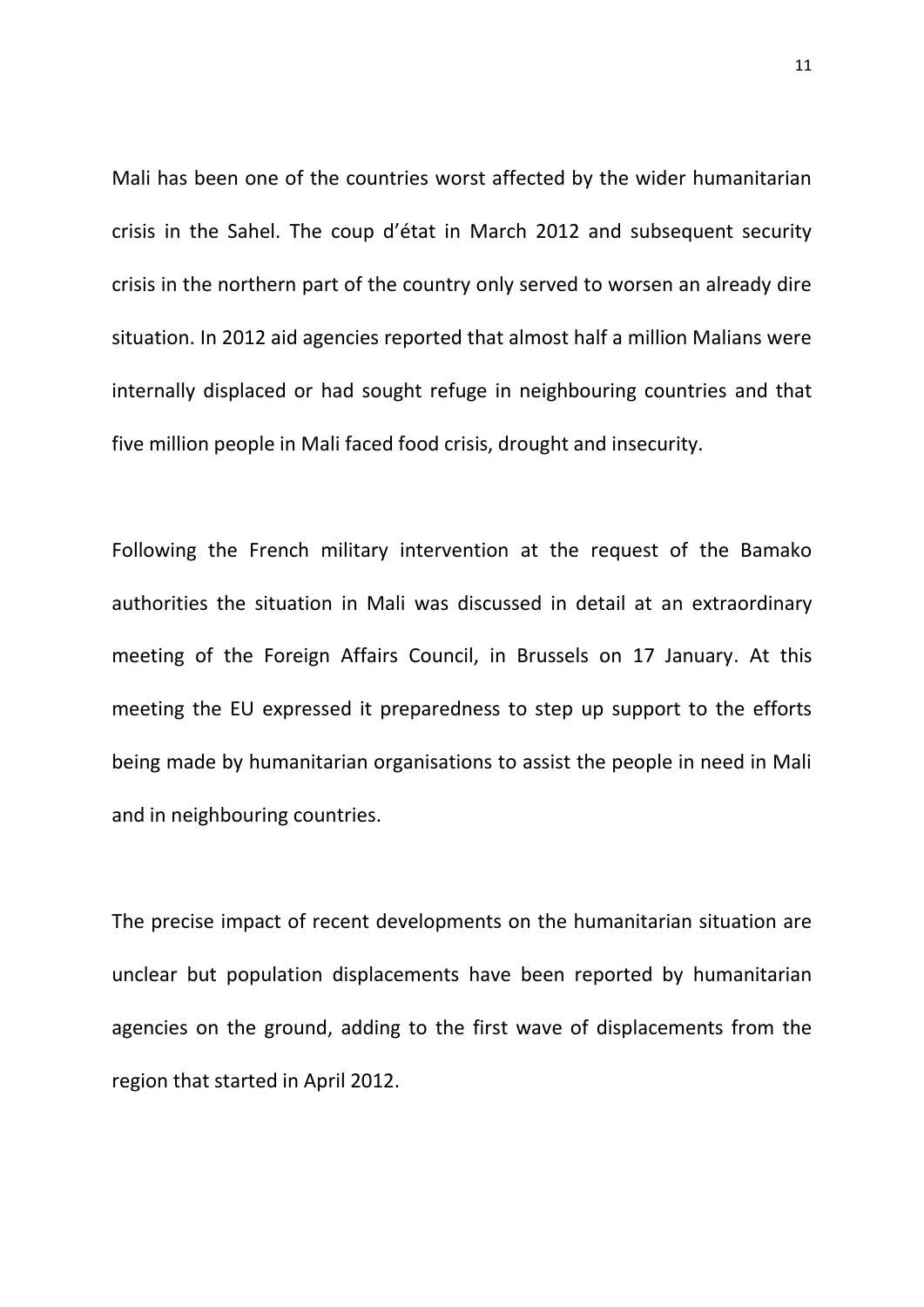The EU has taken a proactive role in responding to the ongoing humanitarian crisis in Mali. Commissioner Georgieva visited Bamako on 8 December and emphasized the necessity to increase humanitarian capacity and coordination mechanisms to address persistent needs. Following her visit the Commission increased its humanitarian response to the crisis in Mali by €20 which brought the EU's humanitarian support to Mali in 2012 to €101 million.

This funding will help to provide food assistance, water and sanitation, shelter, health and protection to those affected by the conflict both within Mali, north and south, and to refugees in neighbouring countries.

The Irish Presidency will continue to encourage Member States to support the growing needs of the Malian population with a particular focus on displaced populations. It is also important that the EU should call on all parties to the conflict to respect the safety of civilians, to leave medical and educational facilities untouched, and not to impede the delivery of life-saving humanitarian assistance to the most vulnerable populations. We call on all parties to respect and uphold International Humanitarian Law.

#### **Syria**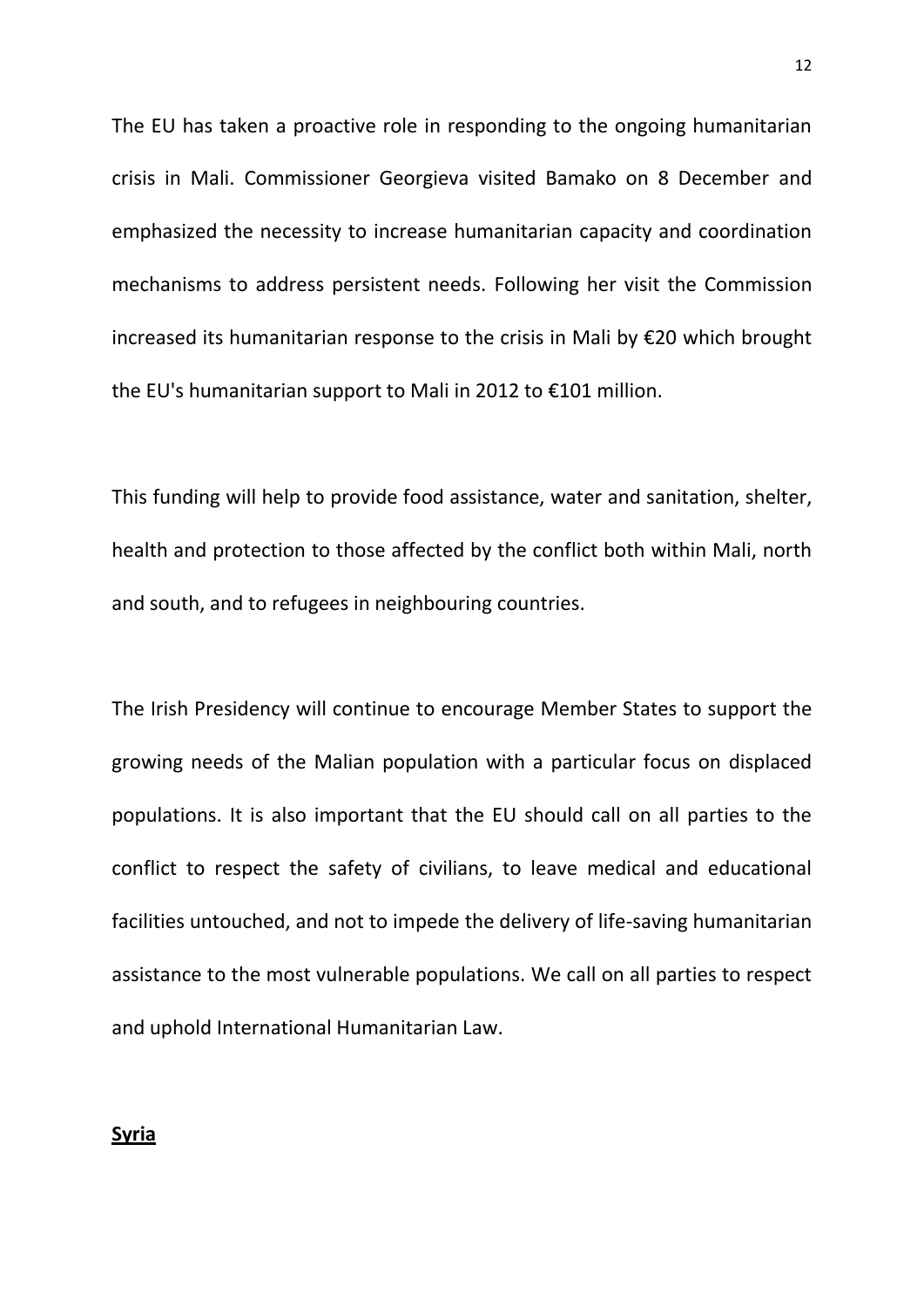We are all familiar with the appalling suffering that has been visited on the Syrian people since the uprising began in March 2011. However, I think the facts bear repeating:

- An estimated 60,000 people have been killed;
- An estimated 2.5 million people inside Syria require immediate humanitarian assistance;
- Approximately 1.2 million people inside Syria have been internally displaced;
- Registered refugees from Syria in the region now exceed half a million, with many more awaiting registration.

In August last year, when the scale of the crisis was already staggering but not yet at its current level, I visited Jordan, where I witnessed firsthand the huge strain that accommodating such a significant refugee population is placing on host countries, both in relation to refugee camps and in host communities. In this context, the commendable and extensive efforts of Syria's neighbours to welcome refugees and respond proactively and generously to their needs cannot be overstated.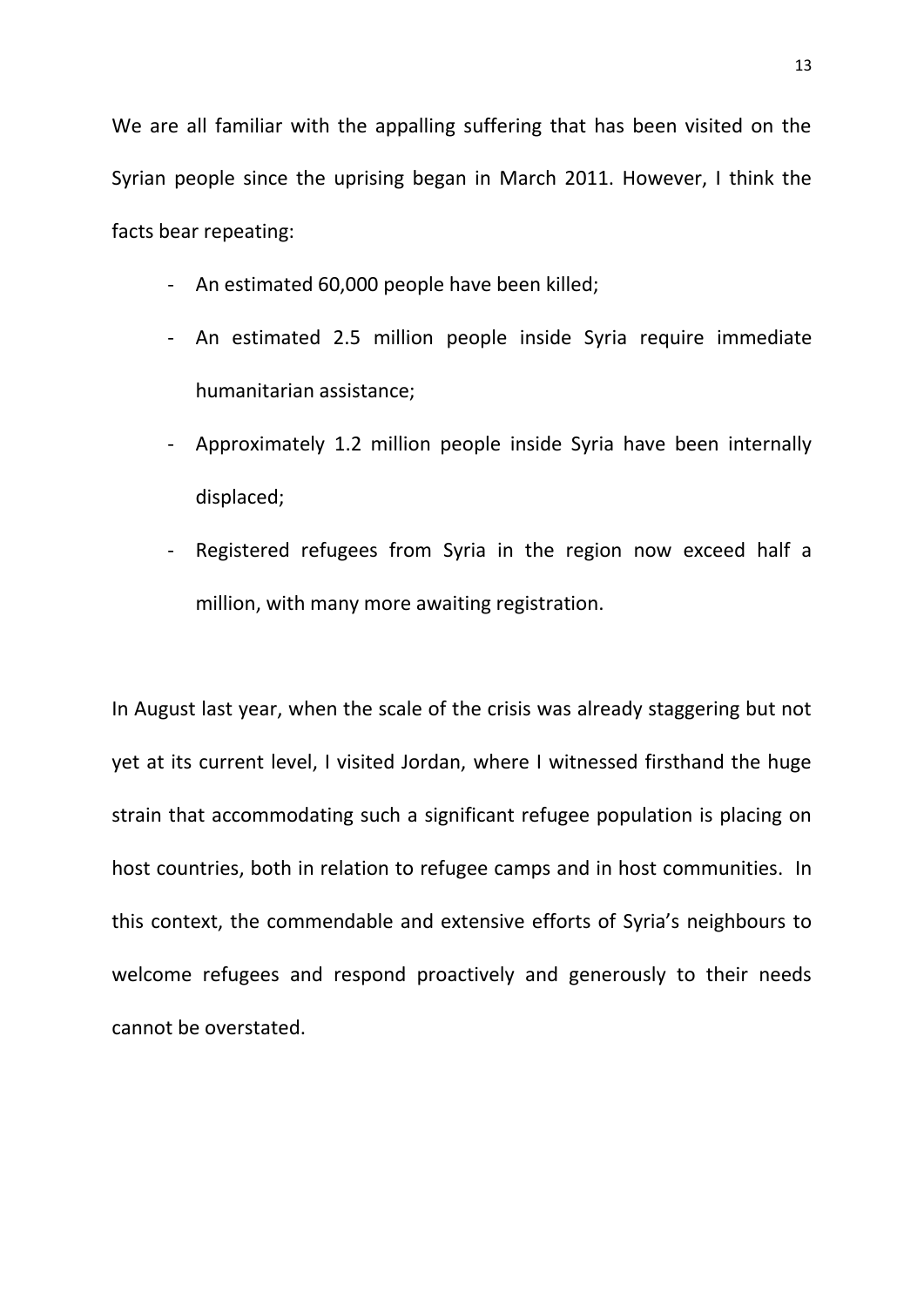It is clear, however, that the situation  $-$  both for the population within Syria and for host countries – has long been untenable and is reaching breaking point.

It is essential therefore that the EU, as a leader within the international community, continues to strive to respond to the overwhelming humanitarian needs of the populations affected by the conflict, whilst working simultaneously to support efforts to find a sustainable political solution.

The EU has responded generously to the crisis in terms of financial assistance – having allocated over 422 million Euros in donations and in-kind assistance since the start of the unrest.

We have consistently called upon all parties to facilitate humanitarian access and aid delivery to the people in need, to ensure the neutrality of humanitarian aid and to abide by International Humanitarian Law.

The EU has also reiterated its demand for the specific protection provided to medical personnel and facilities and for the safe passage and protection of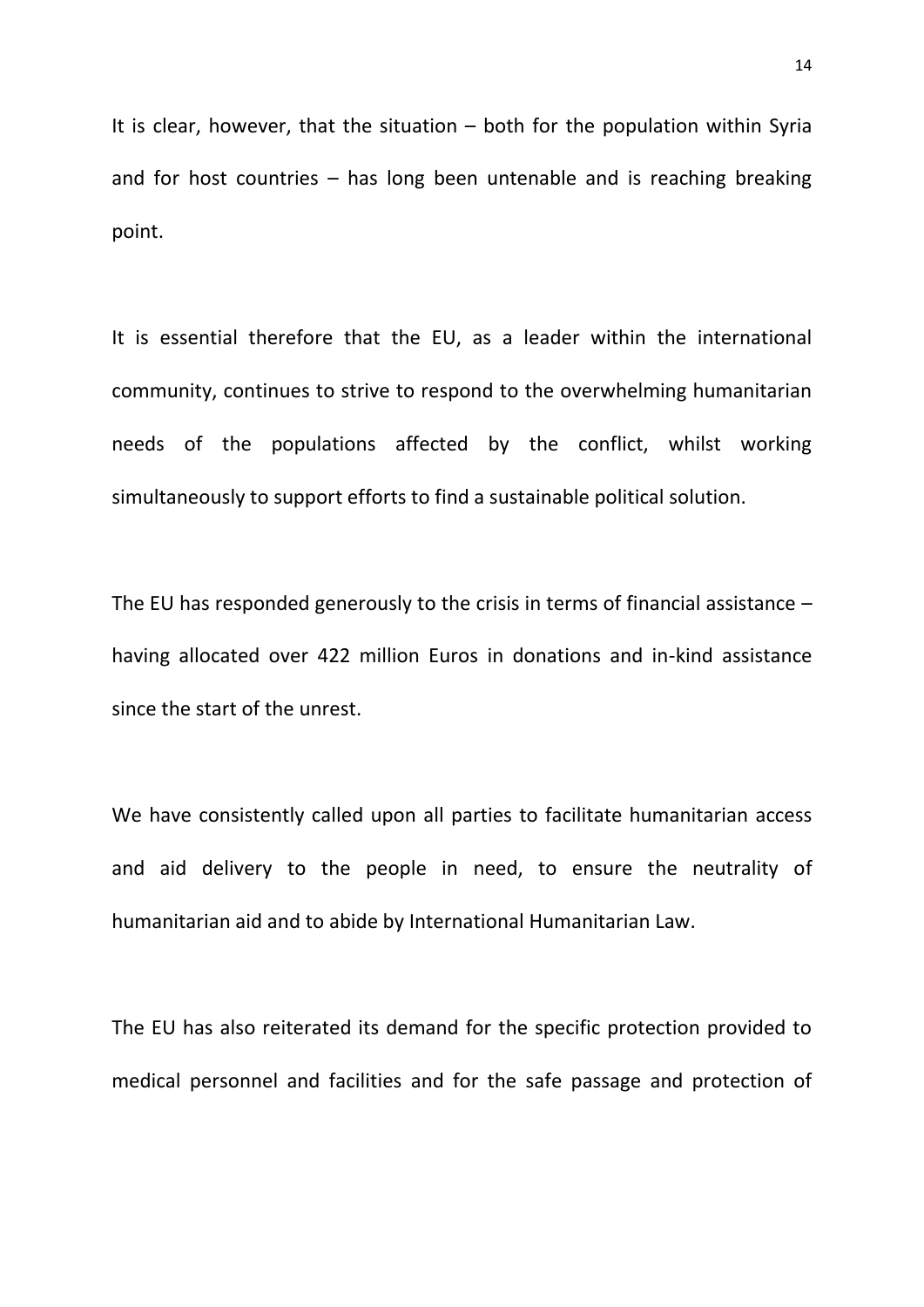civilians, especially of women and children who have been displaced as a result of the violence.

During our presidency, we aim to ensure that the EU will continue to address the situation in Syria as a matter of priority. The EU must further enhance our response to urgent needs, focusing on lifesaving humanitarian operations and, to the greatest extent possible, increase our efforts to meet urgent humanitarian needs through increased humanitarian contributions, in coordination with the UN and in line with humanitarian principles.

#### **Democratic Republic of Congo**

I would also like to draw your attention to the situation in the DRC which, while currently the focus of some media attention in the aftermath of the M23 rebel group incursion into Goma, remains one of the world's most enduring and complex, yet all too often forgotten, humanitarian crises.

DRC has seen more than 5 million people die since 1998, with the conflict being arguably the world's most deadly crisis since the Second World War. At the start of 2012, there were an estimated 1.6 million internally displaced persons in DRC; following the recent upsurge in violence, it is now estimated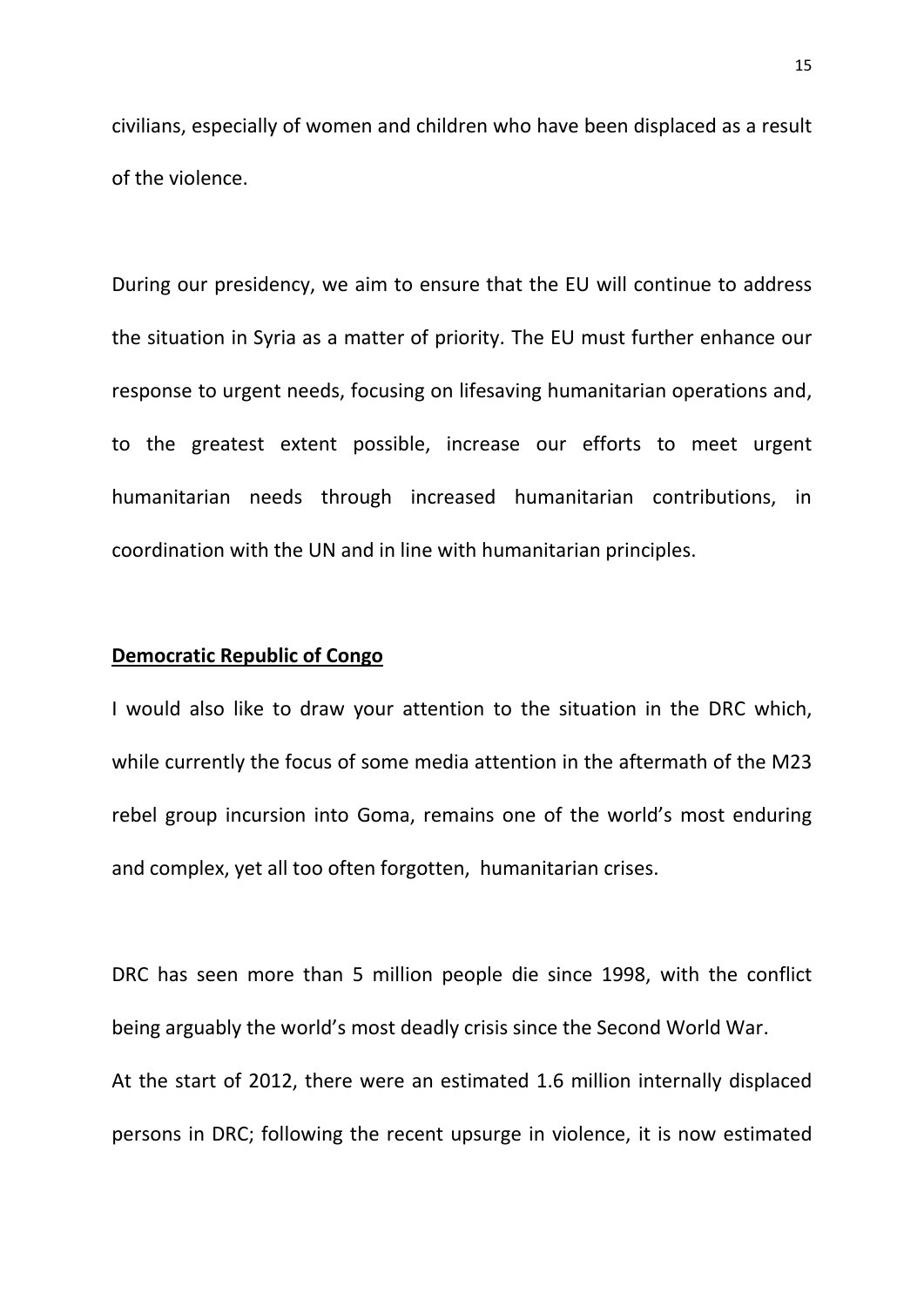that 2.4 million persons are displaced, with almost half a million additional refugees in neighbouring countries.

The complexity of the crisis in DRC requires both immediate assistance strategies to provide life saving humanitarian assistance and longer term strategies aimed at building lasting capacity and increasing the ability of communities to withstand future shocks.

Equally, as acknowledged in the Foreign Affairs Council Conclusions of 10 December, in order to put an end to the ongoing suffering of the Congolese people, it is vital that we endeavour to find a lasting solution which addresses the underlying causes of this conflict. We must remain committed to this and other forgotten crises.

In closing, I would like to again underline Ireland's commitment to progressing the humanitarian assistance agenda, and our eagerness to work closely with the European Parliament, as well as other Institutions, in order to achieve the priorities I have outlined today.